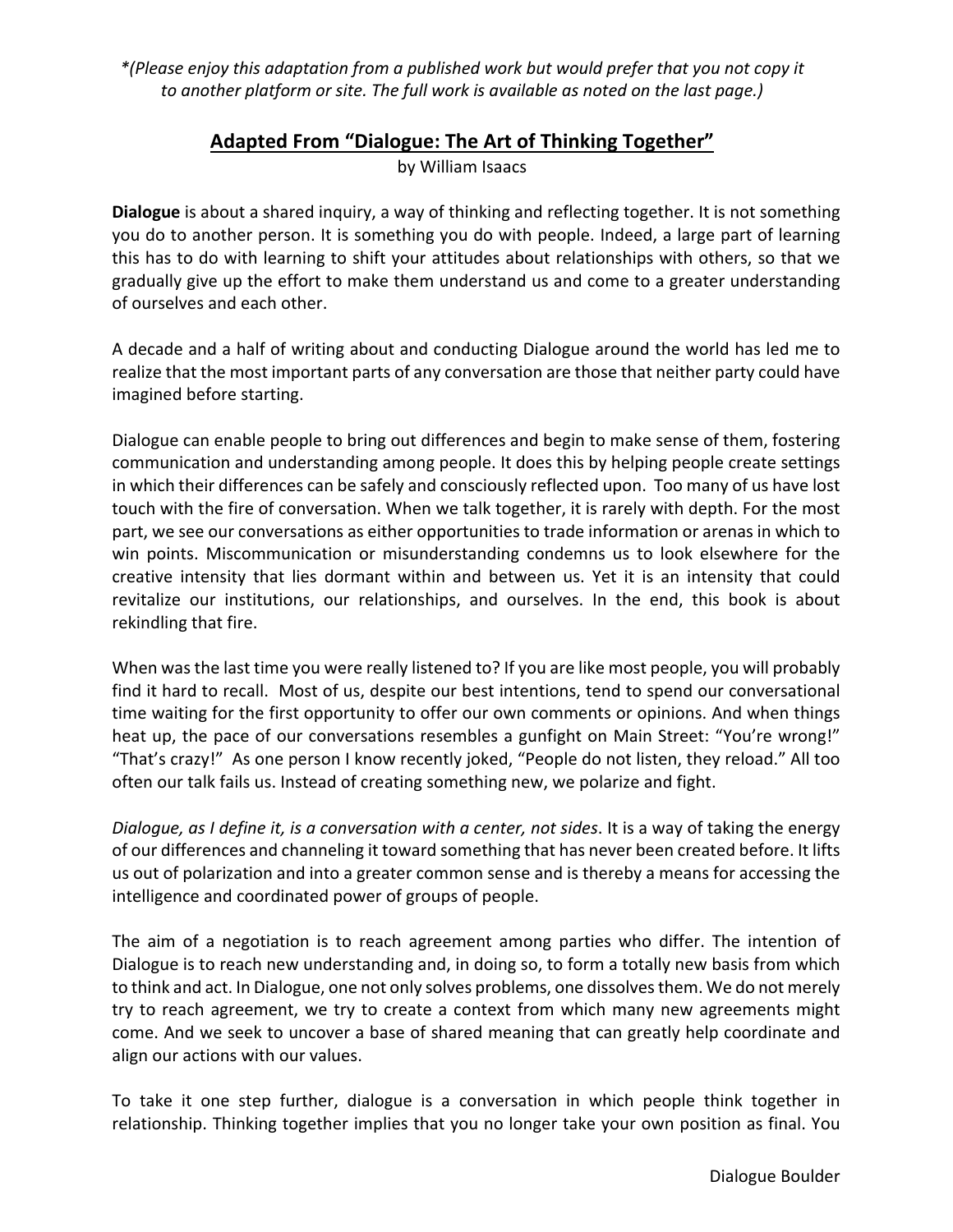relax your grip on certainty and listen to the possibilities that result simply from being in a relationship with others— possibilities that might not otherwise have occurred.

Dialogue presents a paradox. It is both something we already know how to do and something about which there is much to learn. On the one hand, the tradition of dialogue can be traced to the talking circles of the Native Americans. Those who try to minimize the complexity of Dialogue by reducing it to a few simple techniques about talking together will be sorely disappointed. Doing so fragments conversations in new ways by imposing oversimplified rules instead of stimulating an inquiry into what is preventing people from talking well.

#### **DISCUSSION VS DIALOGUE:**

We need both discussion and dialogue. There are times when it is fruitful to think alone, or use discussion, and there are times when it is essential that we think together or engage in Dialogue. Discussion is about making a decision. Dialogue is about exploring the nature of choice. Discussion seeks closure and completion, unlike Dialogue which seeks to open possibilities and see new options.

Dialogue can give us a way to create an atmosphere in which we can perceive what really matters to most to us, and to one another, access to a much finer and subtler kind of intelligence than we might ordinarily encounter. To listen respectfully to others, to cultivate and speak your own voice, to suspend your opinions about others— these bring out the intelligence that lives at the very center of ourselves. My colleague, musician Michael Jones, calls this the "intelligence of the heart." Through dialogue we learn how to engage our hearts.

Dialogue provides a means by which we can learn to maintain our equilibrium. It lets us reconnect and revitalize our emotional capacity because it compels us to suspend our habitual reactions and frozen thoughts. It requires that we learn to include and take into account opinions different from our own. Dialogue requires that we take responsibility for thinking, not merely reacting, lifting us into a more conscious state. Ralph Waldo Emerson once wrote of this as "the high freedom of great conversation."

In Dialogue, you yourself are part of the method. You cannot be separated from it. To engage in dialogue is to engage with yourself in a profoundly new way. There are no steps that you can use on others, independent of how you yourself function. There are, however, definite and reliable practices to follow— if not steps to take— that determine whether the conditions for dialogue are present or not. That's why you need to understand the theory and principles of dialogue the interlocking forces that determine "how and why" dialogue works. Without an underlying theory about why things work— in this case, why and where dialogue is effective— we can go only a short distance toward proficiency.

Without conscious consideration, the mastery remains beyond mystery. Luck is not enough to reliably produce the dialogic experience over time. There is an important difference between having an experience and being conscious of what led to that experience. It means developing practical and articulable knowledge that can be conveyed to others. Without practical knowledge, people inevitably become dependent on others to re-create an experience for them,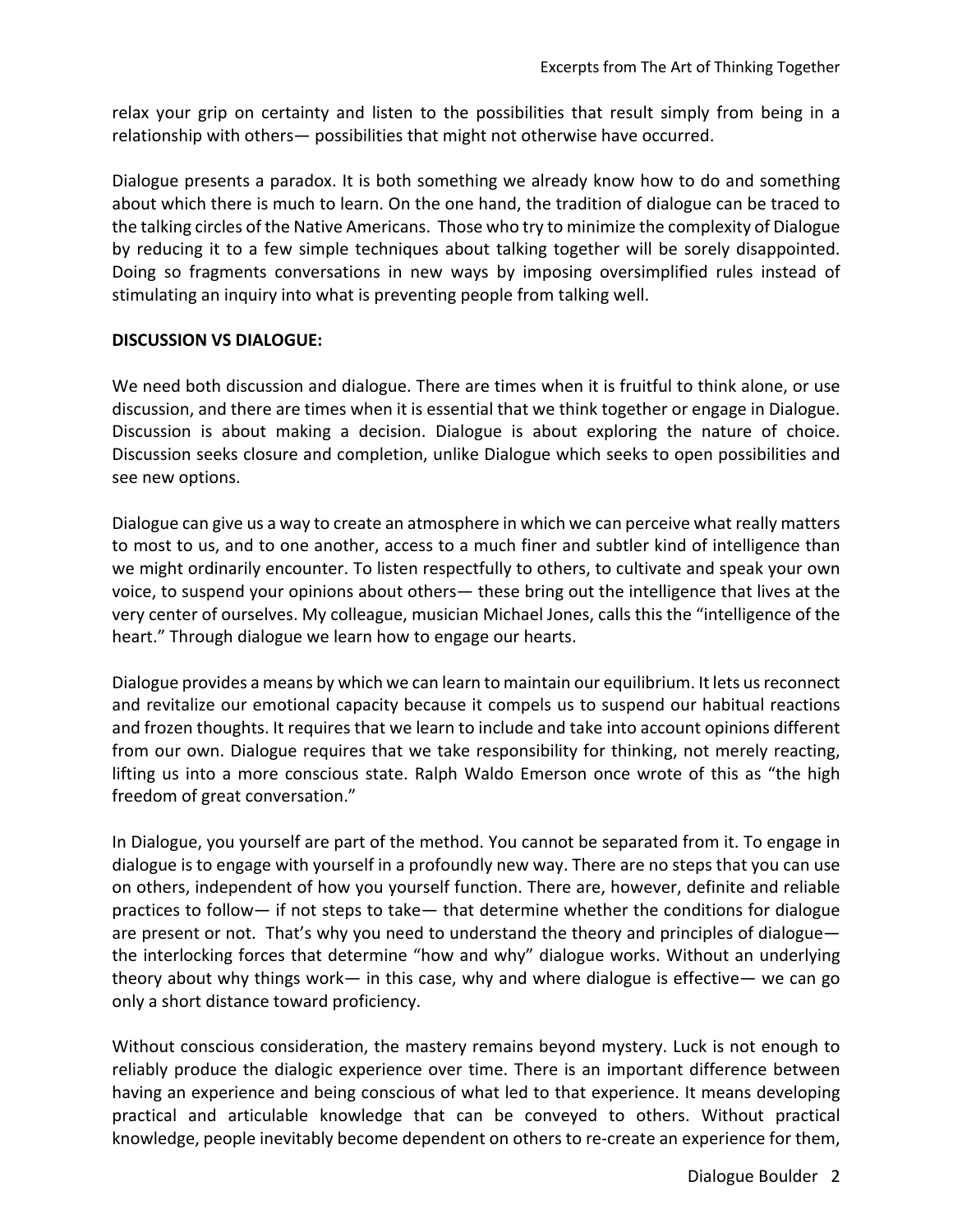since they themselves have no understanding of how it happened. Put differently, they may dance to the music, but they may not understand how to play it. In my view, the promise of dialogue is that everyone can come to an understanding of how to play the music of dialogue.

The paradox here is that in the end, Dialogue is a quality of being, not a method at all.

#### **THE FOUR PRACTICES**:

**Listening, Respecting, Suspending, and Voicing**, are the key building blocks to accomplishing this task. This part explores each of these, providing you with ways you might both understand and develop them within yourself.

### **LISTENING**:

The heart of dialogue is a simple but profound capacity to listen. Listening requires we not only hear the words, but also embrace, accept, and gradually let go of our own inner clamoring. As we explore it, we discover that listening is an expansive activity. It gives us a way to perceive more directly the ways we participate in the world around us. This means listening not only to others but also to ourselves and our own reactions. Recently a manager in a program I was leading told me, "You know, I have always prepared myself to speak. But I have never prepared myself to listen."

To listen, is to develop an inner silence.

You do have to do some deliberate work to cultivate settings inside yourself and with others where it is possible to listen. In other words, you must create a space in which listening can occur.

To listen, you must slow down.

# To listen well, we must attend both to the words and the silence between the words.

On the second day of a Dialogue session, I opened the proceedings by simply asking people to reflect on the day's events. To people's surprise, there was a profound silence. The silence filled the room like a rest between the notes. The silence seemed to take us in, bring us alive, evoking a profound state of listening. In that state all one's words feel inadequate, almost an imposition. Slowly people began to put their thoughts into words. Many later reported that like a jazz ensemble playing together, they felt they had to improvise, that all of their previous ideas seemed out of place. They tried to speak in a way that matched the intensity of the silence.

Learning to listen begins with recognizing how you are listening now. Generally, we are not all that conscious of how we listen. You can begin to listen by listening first to yourself and to your own reactions. Ask yourself, "What do I feel here? Or How does this feel?" Try to identify what you feel more carefully and directly. Beginning with the perception of your own feelings connects you to your heart and to the heart of your experience. To learn to be present, we must learn to notice what we are feeling now.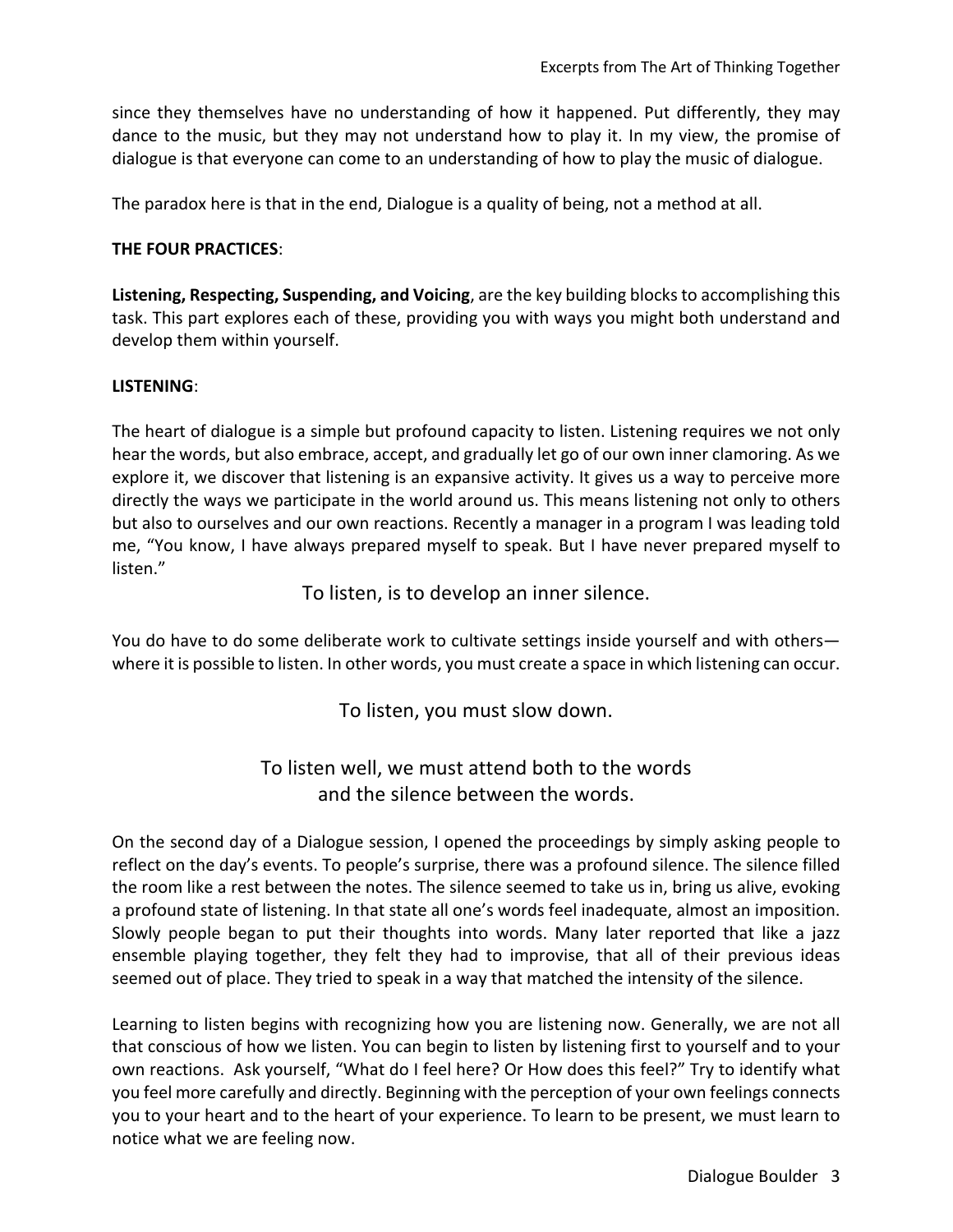One of the ways we sustain the culture of thinking alone is that we form conclusions and then do not test them, treating our initial inferences as facts. We wall ourselves off, in other words, from the roots of our own thinking. And when we are invested in an opinion, we tend to seek evidence that we are right and avoid evidence that we are wrong.

Perhaps the simplest and most potent practice for listening is simply to be still. By being still in ourselves, quieting the inner chatter of our minds, we can open up to a way of being present and listening that cuts through everything. Think of this as calming the surface of the waters of our experience so that we can see below to the depths.

### **Listening Together:**

Listening is usually considered singular activity. But in Dialogue one discovers a further dimension of listening: the ability not only to listen, but to listen together as a part of a larger whole. This entails making a fundamental shift of perspective. It means taking into account not only what things look like from one's own perspective, but how they look and feel from the perspective of the whole web of relationships among the people concerned. This requires more than empathy, which might imply trying to put oneself in the other person's shoes while also sustaining one's own angle. Instead, we can enlarge our sense of ourselves— our sense of identity— so that we become what a colleague of mine once termed "an advocate for the whole." When people listen together, dialogue can sometimes evoke a deep and unusual experience of common understanding and communion.

### **RESPECTING:**

To be able to see a person as a whole being, we must learn another central element in the practice of Dialogue: respect. Respect is not a passive act. To respect someone is look for the springs that feed the pool of their experience. The word comes from the Latin respecere, which means "to look again." Its most ancient roots mean "to observe." It involves a sense of honoring or deferring to someone. Where once we saw one aspect of a person, we look again and realize how much of them we had missed. This second look can let us take in more fully the fact that here before me is a living, breathing being.

In Zulu, a South African language, the word **Sawu bona** is spoken when people greet one another and when they depart. It means **"I see you."** To say "I see you" is to sustain you in this world. Respect also means honoring people's boundaries to the point of protecting them. If you respect someone, you do not intrude. At the same time, if you respect someone, you do not withhold yourself or distance yourself from them.

Treating the people around us with extraordinary respect means seeing them for the potential that they carry within them. Treat the person next to you as a teacher. What is it that they have to teach you that you do not now know? Listening to them in this way, you discover things that might surprise you. This does not mean being blind to gaps in what they might say and what they do, nor does it mean being overly slavish in pointing out their faults. Respect is, in this sense, looking for what is highest and best in a person and treating them as a mystery that you can never fully comprehend. They are a part of the whole, and, in a very particular sense, a part of us.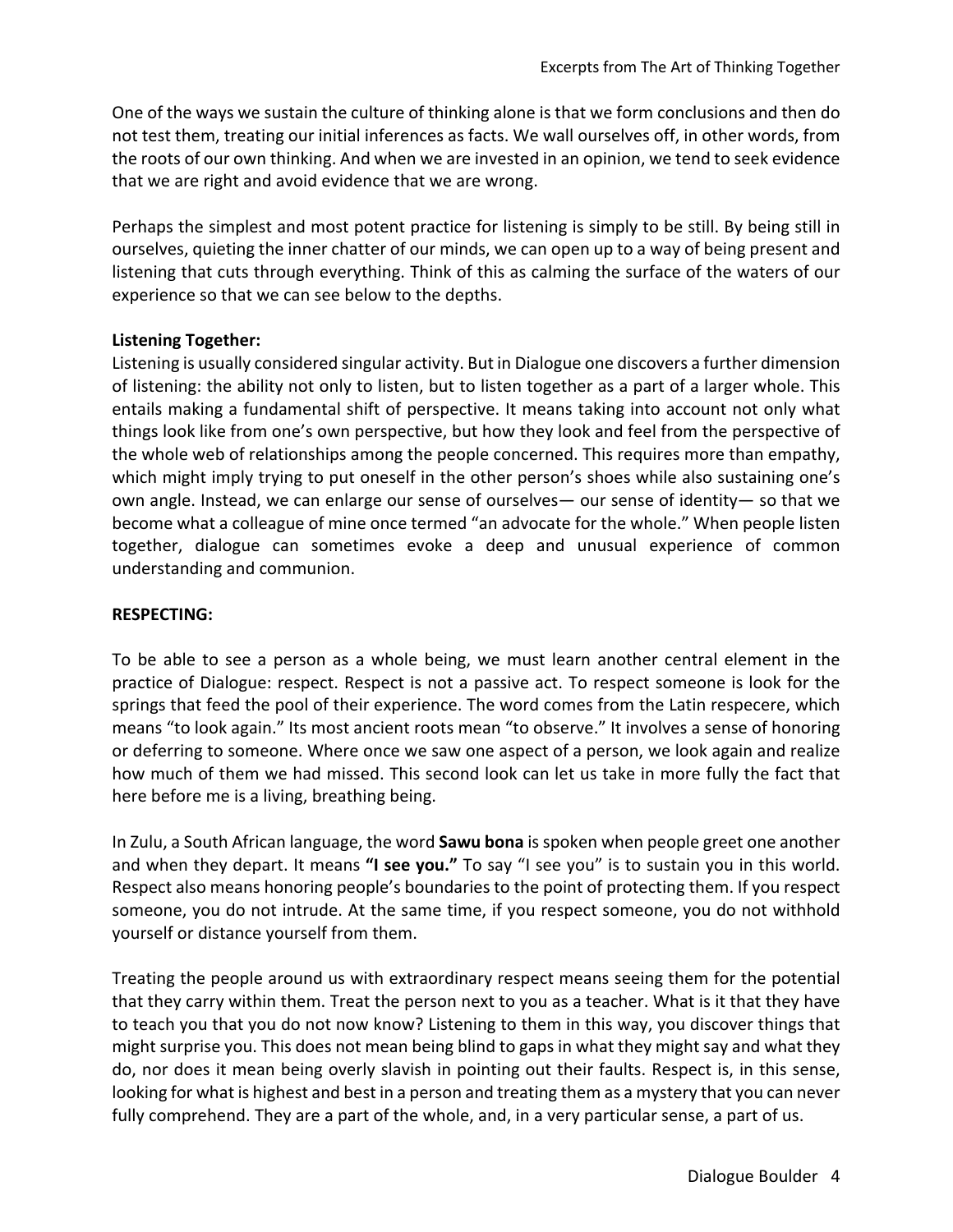To listen in this way is to take seriously that what goes on around us exists not merely in others, it is also— however hard it is to see at the time— within us all as well. We get a clue about this most directly when we find ourselves irritated with others. We then know for sure that there is something in us too; it is in some ways already under our skin, or else we would not be feeling the disturbance! The challenge is to come to the point of acknowledging it. Put differently, one of the secrets to the dialogic way of being is the willingness to forgive that which we see in another and come to the point where we can accept it as being in us. This implies coming to a place of respect both for others and for ourselves.

### **Respect in Groups:**

Often differences that emerge in a conversation ruffle feathers and disturb things to the point where people can no longer act as if all were in agreement. The effort to cover up and regain a polite veneer often can be enormous. But to enable a dialogue, a group of people must learn to do something different: to respect the polarizations that arise without making any effort to "fix" them.

The loss of respect manifests in a simple way: My assessment that what you are doing should not be happening. The source of the trouble lies in my frame: My belief causes me immediately to look for a way to change you, to help you to see the error of your ways. It causes me to avoid looking at my own behavior and how I might be contributing. People on the receiving end of this attitude experience violence— the imposition of a point of view with little or no understanding.

Remaining aware of those parts of us that do not respect others may be the most instructive thing we can do to help become aware of how to deepen our capacity for respect. As before, noticing the times when you seem to be doing the opposite of the practices listed above can be quite helpful.

## **SUSPENDING:**

When we listen to someone speak, we face a critical choice. If we begin to form an opinion we can do one of two things: we can choose to defend our view and resist theirs. Or, we can learn to suspend our opinion and the certainty that lies behind it. Suspension means that we neither suppress what we think nor advocate it with unilateral conviction. Rather, we display our thinking in a way that lets us and others see and understand it. We simply acknowledge and observe our thoughts and feelings as they arise without being compelled to act on them. This can release a tremendous amount of creative energy.

One of the central processes for enabling us to enter into dialogue is the practice of suspension, the art of loosening our grip and gaining perspective.

The absence of suspension, as I have indicated earlier, is **certainty**. The word certainty comes from a root that means "to determine" or "to distinguish." It has come to mean a rigidity about the distinction we have made. Some ideas have absolute certainty or necessity attached to them— they carry a non-negotiability to them. What makes you so darned sure you are right? Only by asking such questions will you be able to practice suspension.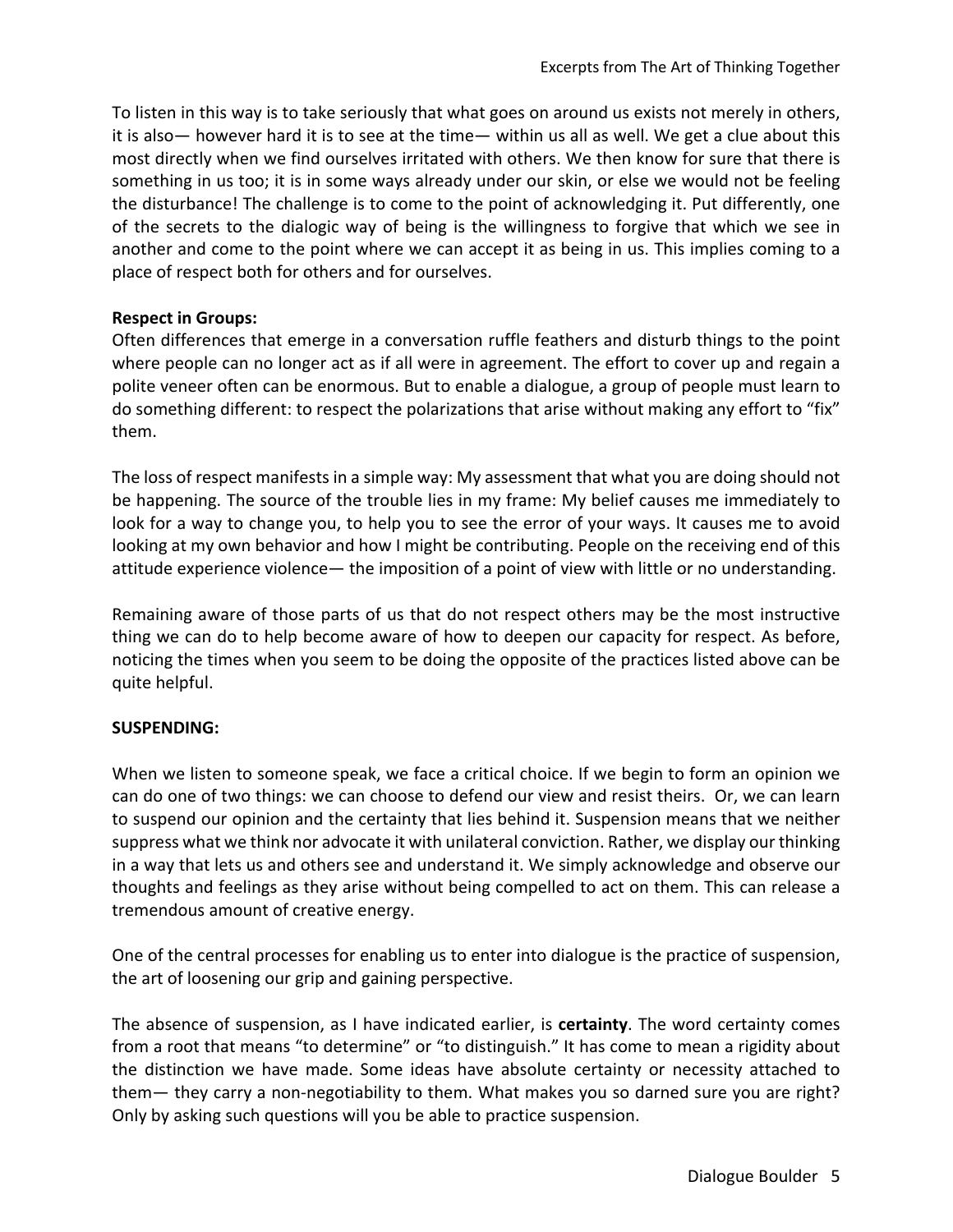To suspend criticism is to observe its motion, to take back into yourself the force you might otherwise put off onto others around you. If you neither suppress this energy, disavowing it (what, me critical?), nor express it (those idiots deserve what they get), you are left with having to hold it in yourself and explore its meaning and dimensions. This can be quite uncomfortable, which may be why it is rarely done. But it can lead to enormous insight, for instance, about the pervasive habits of judgment we can impose on others. The very act of inquiring into one's reactions in this way produces a change: To observe one's own thoughts and feelings is to bring into them a perspective and attention that can transform them.

The kind of thinking I am speaking about here is something we do while acting. Educator Donald Schön once described this capacity as "reflection-in-action": the ability to see what is happening as it is happening. Seeing one's own thought in this way is a little like opening the mind's factory door and looking at the processes inside. Typically, we are aware only of the products of this factory, our thoughts. We are not all that aware of how our thoughts are produced. Suspension is the act of looking at these thoughts.

**Types of Suspension:** In dialogue we can divide suspension into two types, one of which leads to the other. *Suspension 1* is to disclose, to make available for yourself and others the contents of your consciousness so you may see what is going on. To do this, you must locate, name, and then display for others what you are aware of.

There is another level, *Suspension 2*. In this we become aware of the processes that generate that thought. To suspend in this way is to move upstream— to make ourselves aware that our thoughts do not simply arise from nowhere but have an origin of a very particular and deterministic sort. For example, I might become aware of anger that I have toward someone. I can become aware that I am "thinking anger"— that is, thoughts come to my mind like, They have no right to treat me this way. How dare she? Who does she think she is? and so on.

As I look at this, I begin to see that all of this is in fact simply a stream of thought that is being triggered by a set of impulses within me. In a very real sense, I am causing this line of thoughts to flow. "They" are not doing anything to me. It is emerging strictly from within me, in particular from my inner ecology and the memories I have about these experiences. By observing my thought processes in this way, I transform them. This is one of the central transformational vehicles of dialogue.

Suspension requires that we relax our grip on certainty. As we see that our thought is just a medium by which we can understand the world, we realize that thoughts are in a very real sense "things." How do you let go of the conviction you have about something? You might begin by asking yourself, "Why are you so damned sure about this? What is leading you to hold on to it so intensely? What could the payoff be to you? What would happen if you let it go? What is at risk if you do? What might you lose? What do you fear you would lose?"

Most of us live in a world where it is unsafe to say, "I don't know." In both our professions and our families, we are supposed to have answers to problems. Instead of good answers, we need good questions. The power of dialogue emerges in the cultivation, in ourselves, as well as in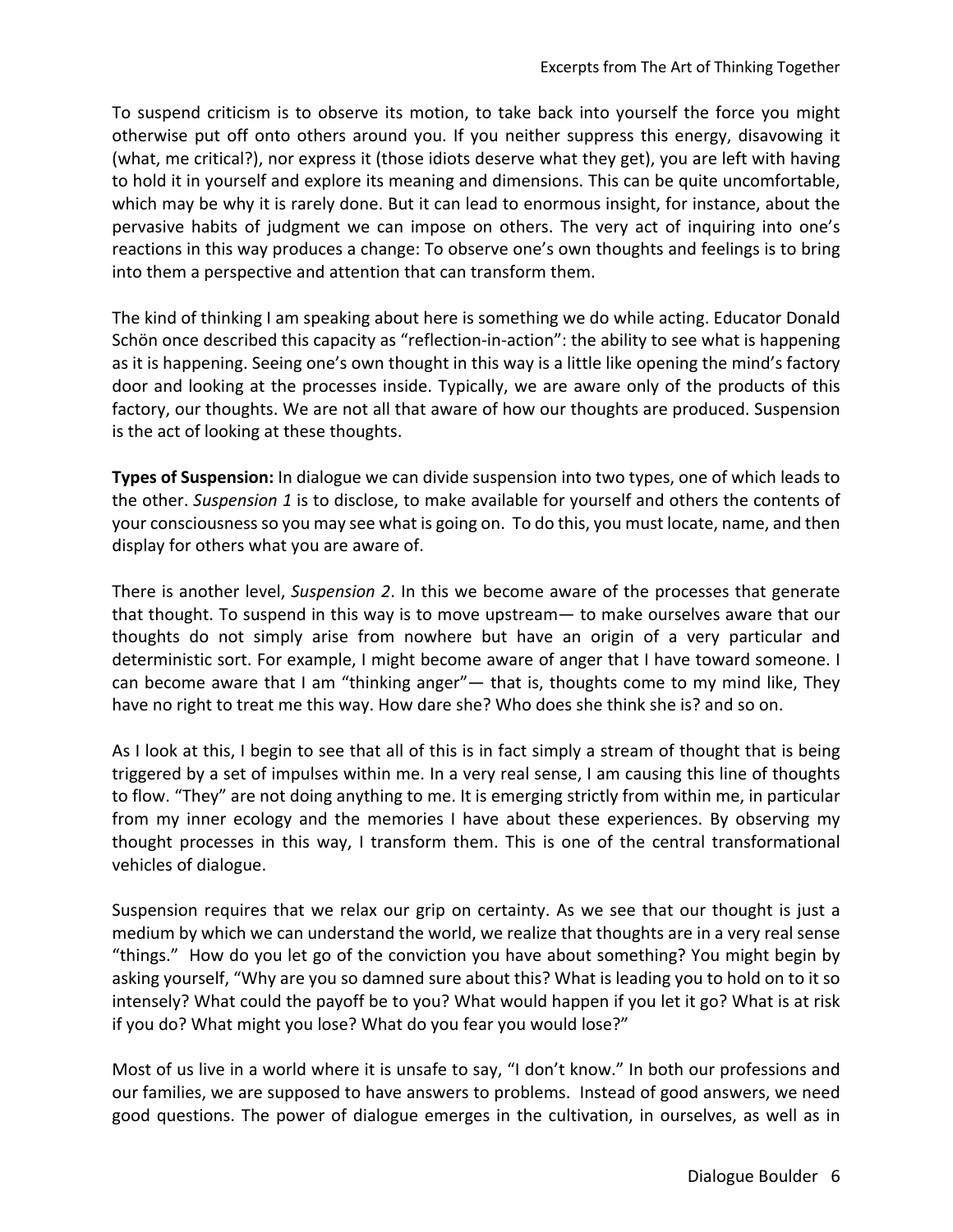others, of questions for which we do not have answers. Identifying one good question can be vastly more significant than offering many partial answers.

**"Mine for the questions."** By this I mean to look for the really important, hard questions that keep people up nights and go to the heart of our concerns. Each of us, I have found, has several questions that are at the very center of our lives. You might try reflecting on what questions live within you.

When people ask me to help them solve their problems, the first thing I do is listen for the quality of the questions they are asking themselves. I listen in particular for the degree of self-reflection in the questions. To what extent, I ask myself, do they see their own part in what they are exploring? To what degree do they attribute their problems to sources outside of themselves? Powerful questions are often notable for the silence that follows their utterance. People may not know the answer! In fact, it becomes clear that finding an answer too quickly is not necessarily a wise goal. To "mine for questions" is to cultivate the suspension of answers and to open the way for the dialogic way of being.

### **The Poet Rilke begs us**:

*To be patient toward all that is unsolved in your heart and to try to love the questions themselves like locked rooms and like books that are written in a very foreign tongue. Do not now seek the answers, which cannot be given you because you would not be able to live them. And the point is, to live everything. Live the questions now. Perhaps you will then gradually, without noticing it, live along some distant day into the answer.*

One way to develop suspension is to look for what David Bohm called the "**order between**" the extremes. This does not mean looking for compromise so much as looking for the unresolved issues around which people are polarizing. This is difficult, because the positions that people voice are always partial, always limited, and almost always call up the opposite point of view. Thinking positionally polarizes. It tends to lead us down a path that says things are either this or that. To find the order between we must recognize that positions in this sense are always false, because they are pieces from a whole cloth.

Ask: **What Am I Missing**? Perhaps one of the most powerful ways to suspend thought is to ask the questions. What is it that I am, or we are, systematically leaving out of this conversation? What are we ignoring completely or failing to pay sufficient attention to?

**Suspension in Groups**: Collective suspension means raising to the surface issues that impact everyone in a way that all can reflect on them. Suspension at the group level, like at the individual level, has to do with interrupting the habitual functions of memory and inviting a fresh response. Collective suspension is the practice of shifting the ecology of a group so that it can begin to see it has alternatives, to understand that it no longer needs to be limited to a single point of view.

The shadow of suspension is that part of us that wishes to be certain. It is also the part that tends to see others as certain: "They are so opinionated." But to make such a claim is a contradiction: We are being opinionated about their being opinionated! We do to others in this sense what we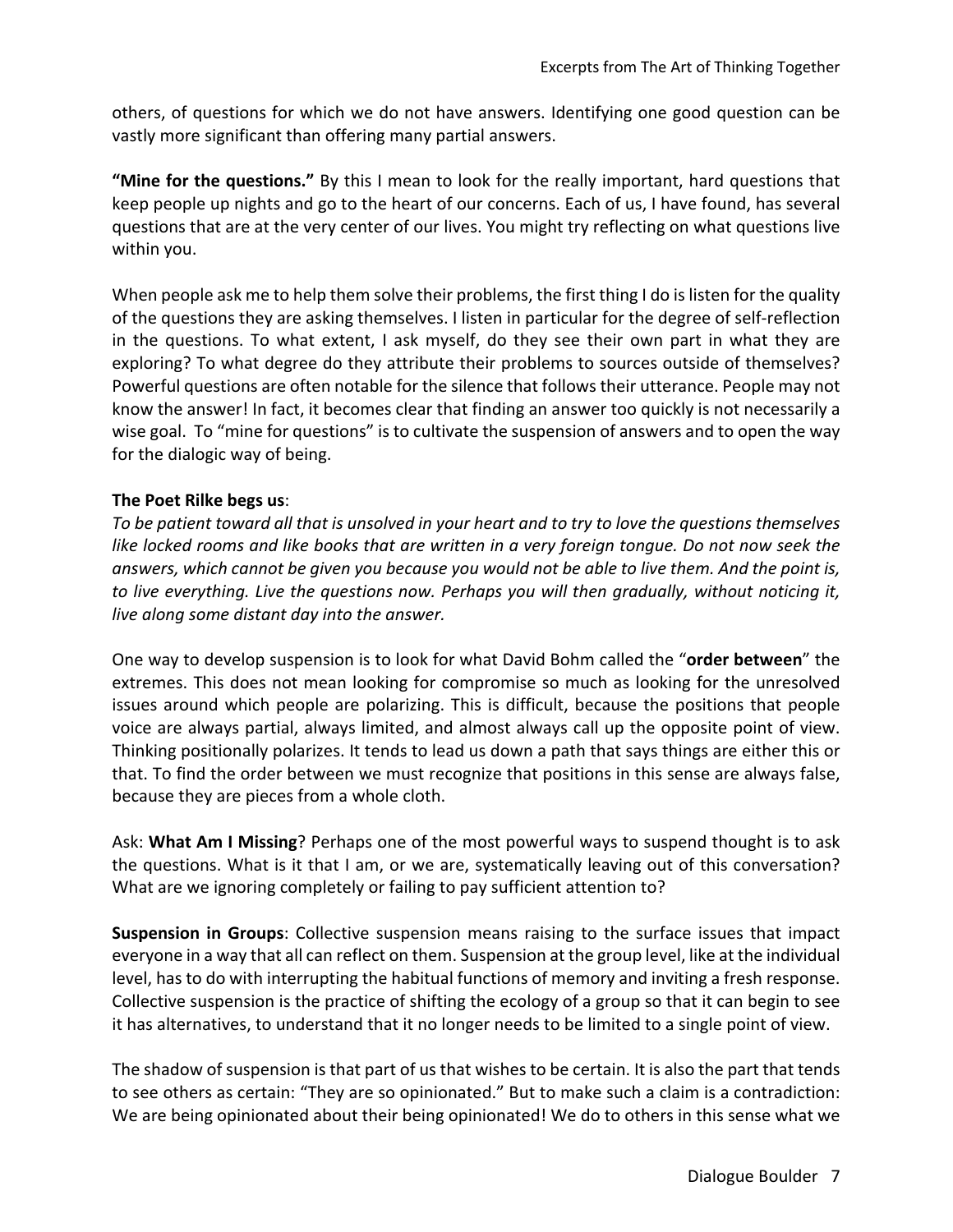abhor in ourselves, and often fail to notice it. When two people, or two groups of people, meet who are both full of certainty in this sense, conflict is inevitable.

### **VOICING:**

To speak your voice is perhaps one of the most challenging aspects of genuine dialogue. Speaking your voice has to do with revealing what is true for you regardless of other influences that might be brought to bear.

Finding your voice in dialogue means learning to ask a simple question: What needs to be expressed now? To do this you need to know how to listen not only to your internal emotional reactions and impulses— or to the many images of how you think you should behave— but to yourself. For many of us this is no small feat. We have been inundated with numerous messages about how we ought to behave, what we ought to say, in all the different circumstances of our lives. To discover what we think and feel, independent of these things, requires courage.

**Self-Trust and Voice**: It takes determination to speak your own voice. The pressures that arise both from within yourself and from others often seem designed to sap your energy. The antidote is self-trust. Only as you learn to take seriously the possibility that what you think might be in fact valid for others do you find the backbone and confidence to share it.

Finding and speaking one's voice requires first a willingness to be still. Daring to be quiet can seem like an enormous risk in a world that values articulate speech. But to speak our voice we may have to learn to refrain from speaking, ….and listen. Not every word that comes to us needs to be spoken. In fact, learning to choose consciously what we do and do not say can establish a great level of control and stability in our lives. Many people feel "pressure" to speak. Containing and holding that pressure, something can form within you. Let what is in you take shape before giving words to it. It is like letting a picture develop; you do not want a partially formed

Speaking one's voice also requires a willingness to trust the emptiness— the sense of not knowing what to do or say— that sometimes appears first. One of the reasons people chatter away is that they are lonely. They are afraid of silences; they fear that there is not a creative space in them but an empty void. But a little patience will be rewarding. What is often most lacking in us is the confidence that what does appear actually has merit, is worth saying— that we are worth listening to.

Such speaking requires a leap into the void. This presumes courage, a willingness to enter into the dark forest of one's own lack of understanding. Often the voice that is genuinely ours is not well developed. We may be an expert at mimicking others but not speaking for ourselves. In dialogue this emerges as the willingness to speak in the circle without knowing what you will say.

More than a gimmick, this is the very motion required to unleash our locked-up energies. Fear often reigns. To leap into a moment of silence with a thought that is not well formed or one that is potentially controversial, whose utterance might change relationships, terrifies. In these moments we can easily retreat into planned speech, the things we have said before. We can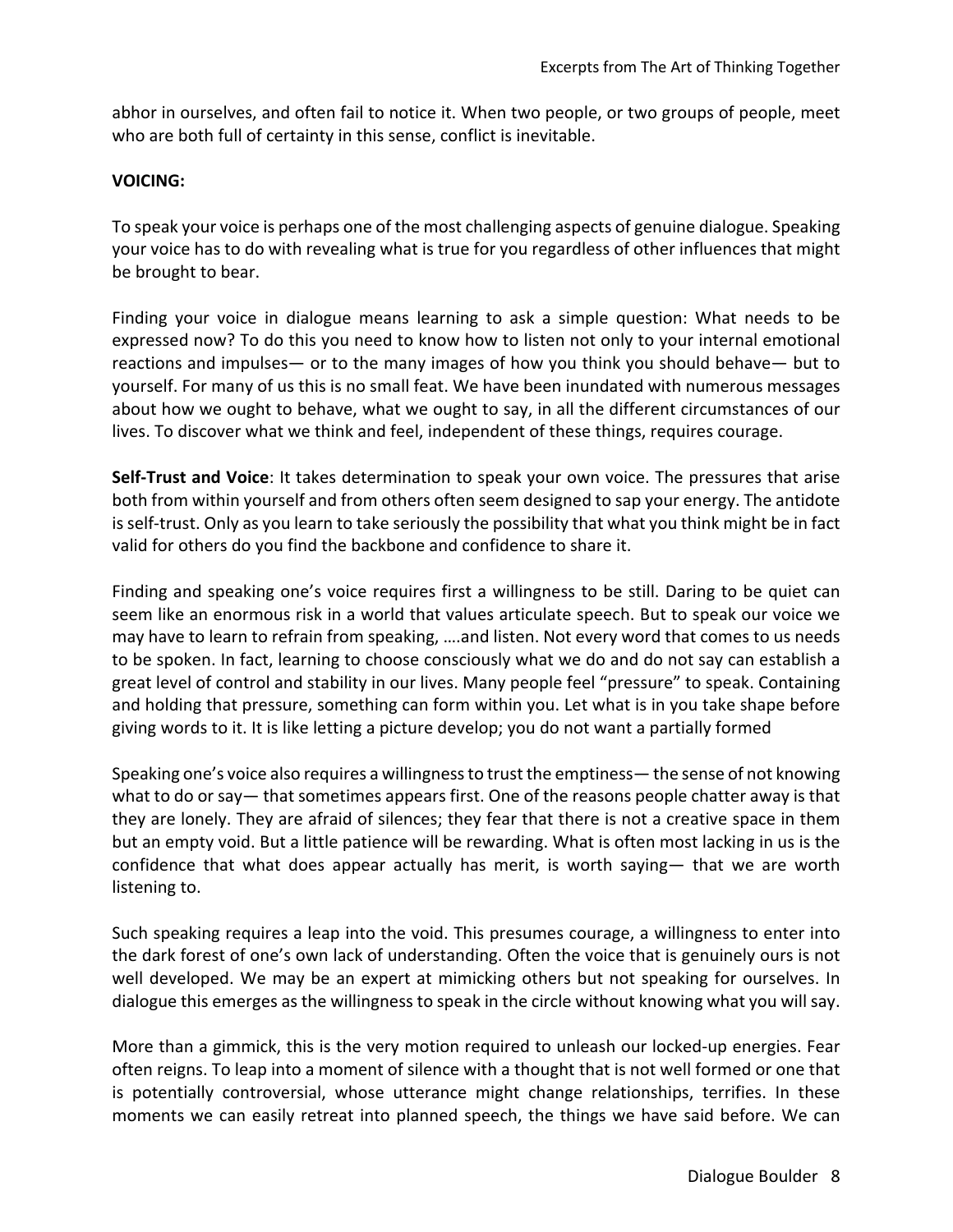cover our tracks through practiced routine, or we can practice speaking without knowing in advance what we are going to say.

Finding and then speaking your voice also means finding the right words. Yet most of our words are designed to sustain our separation. When we speak words that come from a place of wholeness and actually articulate that wholeness, we can sometimes feel it is if they are not entirely our own. One of the most common experiences people have in dialogue is the discovery that the whole is somehow larger than the parts. Paradoxically, we may hear our own voice most powerfully when we are with a group of others in dialogue.

Dialogue offers us another possibility, which is to discover that in speaking I can create. My voice is not simply something that reveals my thought, or even parts of myself; it literally can bring forth a world, conjure an image. But this kind of speaking requires that I learn to listen for the distant thunder that may ultimately turn out to be my own voice waiting to be spoken. This sometimes occurs as the feeling of being tapped on the shoulder by destiny. Suddenly I have the sense that everyone is waiting for me, that it is somehow my turn, that I have something for others that must come out. Often, I find people who have this experience look around anxiously for someone else to fill their shoes, to do this job for them. "They can't have meant me." Yet this inner call can be answered only by you, and in answering it one finds one's own voice and one's own authority. Everything else pales by comparison.

**Finding Voice in A Group**: The voice of a group differs from that of an individual. In every group one can ask the questions, "What is it that people together are endeavoring to say here? What is it that they want to say all together?" This is not the same as assuming that everyone says the same thing, or even that they agree on critical matters. It is a matter of listening for an emerging story or voice that seems to capture more than what any one person is able to articulate and say. The voice of a group of people is a function of the emerging story among them. The narrative voice, the voice of the storytellers, is unlike that of the, rational, analytic mind. It does not break things up or categorize.

**Let the Sound Cascade:** The sounds in any conversation have a powerful impact on what is intended and stated. One practice, developed by Risa Kaparo, is to let someone speak and then to listen as the sound of his voice cascades into silence. People typically notice that there is a notable change in the meaning of what they heard as they wait a moment or two and make space to "let the meaning bloom".

Often, of course, the energy in the conversation is such that speaking quickly is the norm, and waiting is seen as awkward or even impolite. **Giving a moment of space is a practice that a group could choose to adopt as the norm.** The idea here is to make space for what is seeking to be spoken to come through. To free this kind of space is to enable what the poet Rilke speaks of as uncontrived words: *"I believe in all that has never yet been spoken. I want to free what waits within me, so that what no one has dared to wish for, may for once spring clear without my contriving."*

**Speak to (and from) the Center:** In Dialogues that seem to flow powerfully, people begin to realize that they are speaking to the common pool of meaning being created by all the people